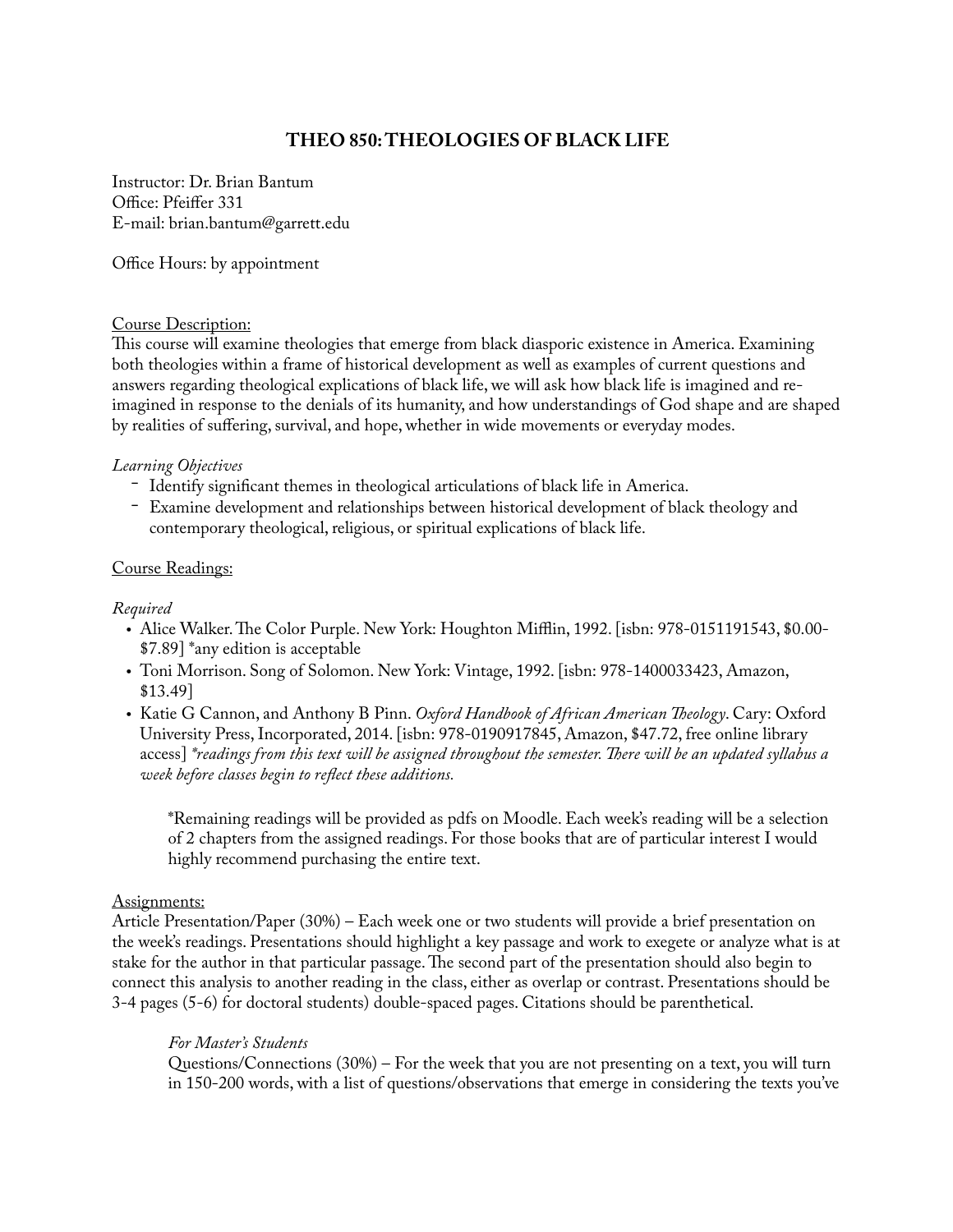read so far. The purpose of this paper is to simply reflect on any emerging themes or questions. (P/ F)

## *For Doctoral Students*

Sample Syllabus (30%) - You will create a syllabus for an undergraduate course on Black Christian Thought/Life or Religious Studies (class can be adapted to student's discipline).

Final Paper (40%)

Students will offer a final paper (2000-3000 words for masters students, 2500-4000 words for doctoral students). This paper can provide a close reading of a passage, provide a comparative analysis of two authors, or be an article tailored towards public outlets such as NPR, Christian Century, or The Atlantic, for example. I am open to additional forms of engagement as well.

Schedule:

On September 7th we will begin with a brief welcome and introduction to the course, assignments, structure, etc. Come to class on the 7th having read James Baldwin's short story "Sonny's Blues" and Chapter 3 of the Oxford Handbook of African American Theology, "African American Religious Experience" by Shawn Copeland.

We will meet most weeks online using Microsoft Teams. Once a month there will be an opportunity for in-person class meetings. Those dates are to be determined and online options will be available for all classes.

## **Part I. Womanist Readings of Black Life**

Week 1 (September 7) Introduction James Baldwin, "Sonny's Blues" Introduction and Ch. 3, *Oxford Handbook of African American Theology*

Week 2 (September 14) Alice Walker, *The Color Purple*

Week 3 (September 22) Katie Canon, *Black Womanist Ethics*

Week 4 (September 28) Shawn Copeland, *Knowing Christ Crucified: The Witness of African American Religious Experience*

Week 5 ( October 5) Delores Williams, *Sisters In the Wilderness: The Challenge of Womanist God-Talk*

## **Part II. The Liberation**

Week 6 (October 12) James Cone, *The Spirituals and the Blues*

Week 7 (October 19)